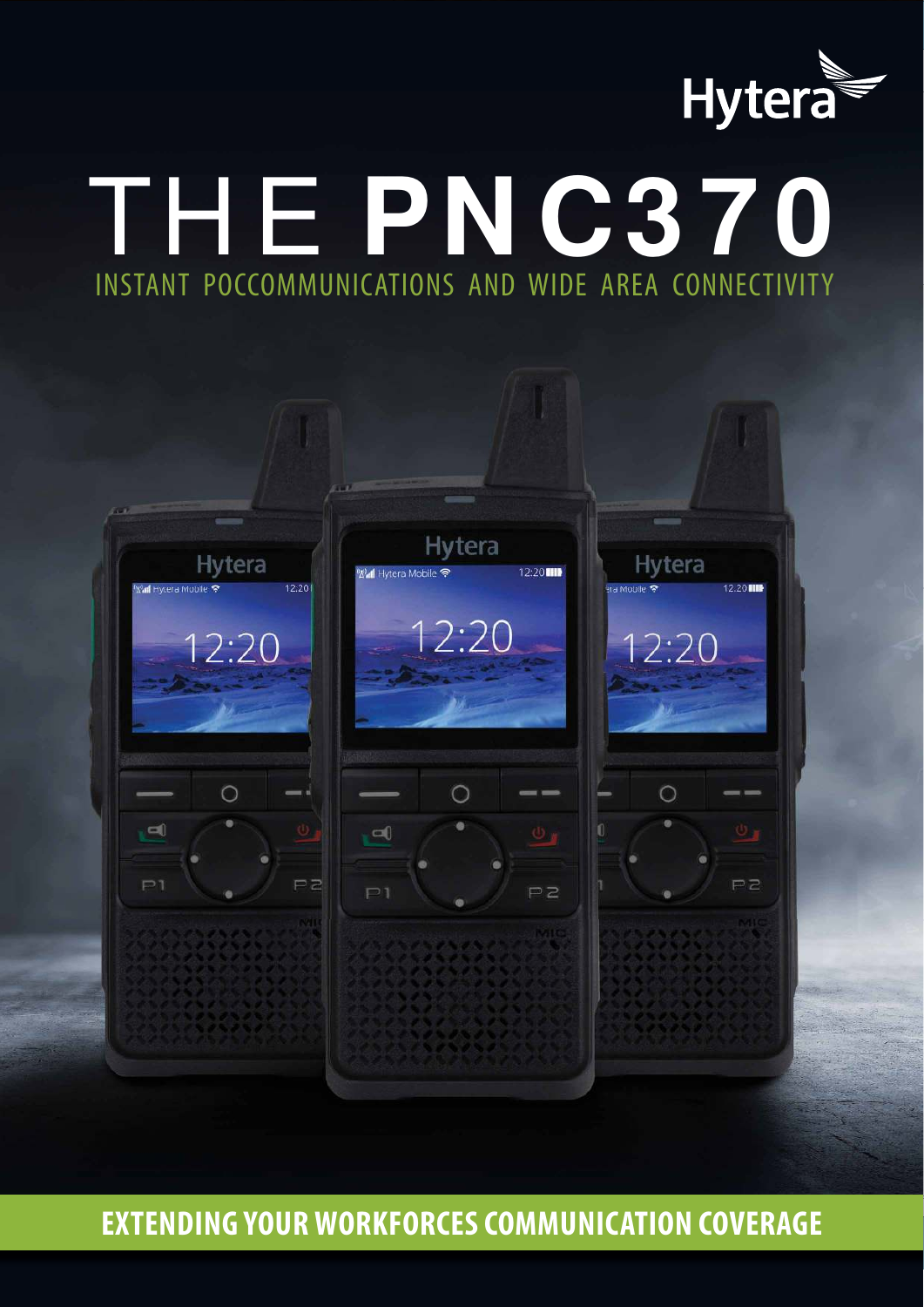## **LIMITLESS COMMUNICATION ANYWHERE:** INTRODUCING THE PNC370

Hytera's first PTT over cellular handheld LTE radio (PoC). The confines of coverage zones are no more, you can now access your networks from any location at any time as the PNC370 utilises all surrounding broadband networks, cellular and private networks in the area whilst still retaining the advantages of PMR.

Unshackling the confines of your private network's coverage limitations, the PNC370 will extend your workforce communication to everywhere, as long as there is 3G, 4G or WiFi coverage. 95% of the world's population have access to nearby cellular signals; open your communication horizons to a national or even international level



#### **INSTANTANEOUS INSTANT COMMUNICATION: POC COMMUN**

The PNC370 allows for PTT over Cellular. This means you get to experience the best of both worlds which includes a limitless Cellular network with the added functionality of a LMR radio. Simply push and talk to anyone, anywhere, instantly.

#### **GPS POSITIONING & GPSPOSI REAL-TIME AVAILABILITY REAL-TIM**

Take control of your workforce by using the built-in GPS function which enables position recognition, planning and the real-time clock (RTC) displaying the users call-history. The PNC370 can also check in real-time, the availability of your contacts for accurate and precise information about your teams. Optimising your operations has never been easier, this device really packs a punch for users who have a requirement to improve efficiency.

95% OF THE WORLD'S POPULATION HAVE ACCESS TO LOCAL CELLULAR SIGNALS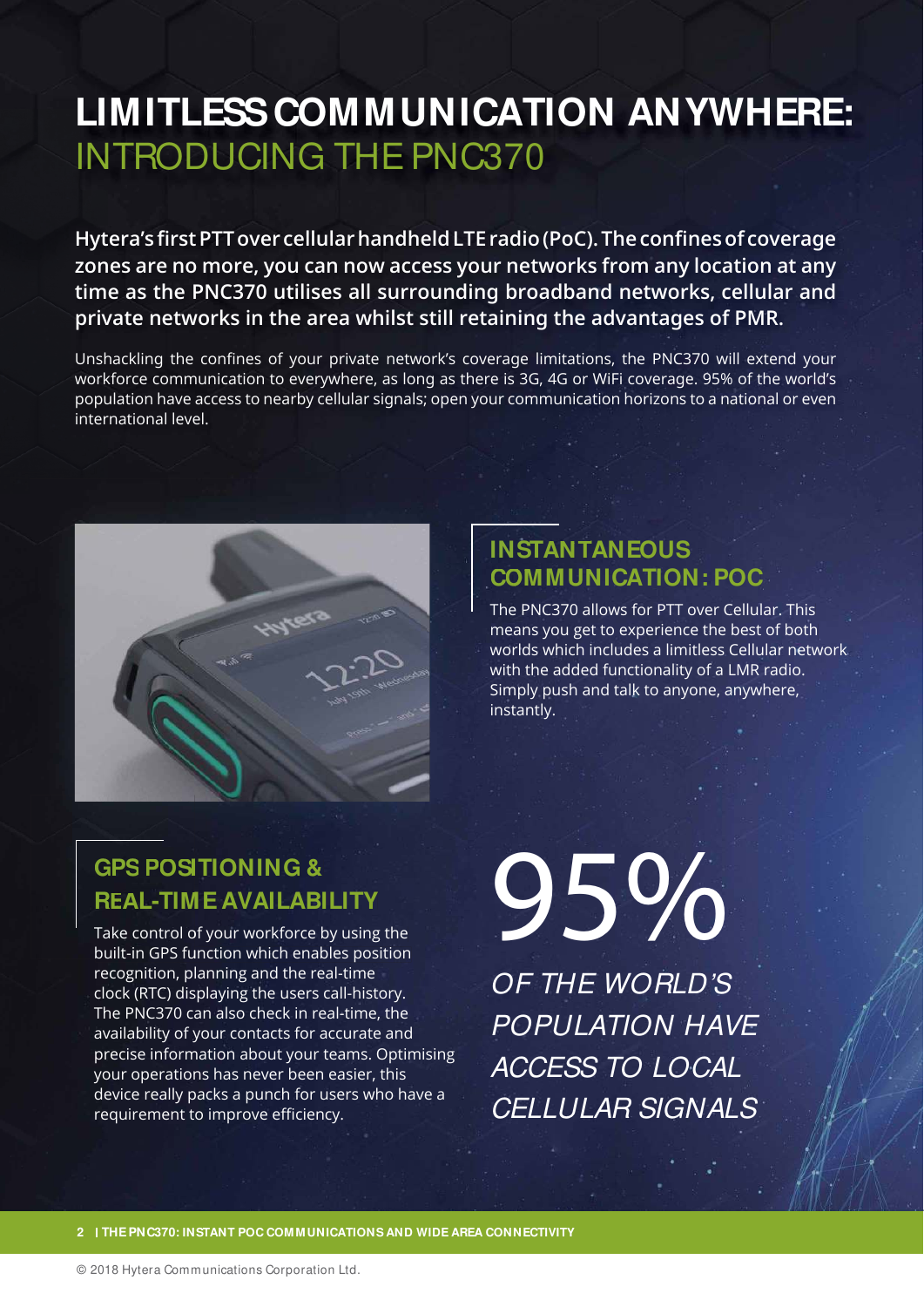







#### **WORLD-WIDE COVERAGE WORLD-W**

Extend your workforce communication to anywhere with mobile 3G/4G coverage that is supported by the SIM card.



### **OPTIMISED MANAGEMENT OPTIMISE & OPERATIONS & OPERAT**

Operators can easily manage their PNC370 radio fleet with their PoC solution. Radios can be managed with a powerful and intuitive web-based management platform also giving operators access to analytics such as traffic and service usage. With the help of API integration, the PNC370 can be loaded with user-specific solutions from third-party developers to optimise daily operations.

| 12:20 |  |  |
|-------|--|--|
|       |  |  |
|       |  |  |
| ᅞ     |  |  |
|       |  |  |

**Hytera** 

1200 m